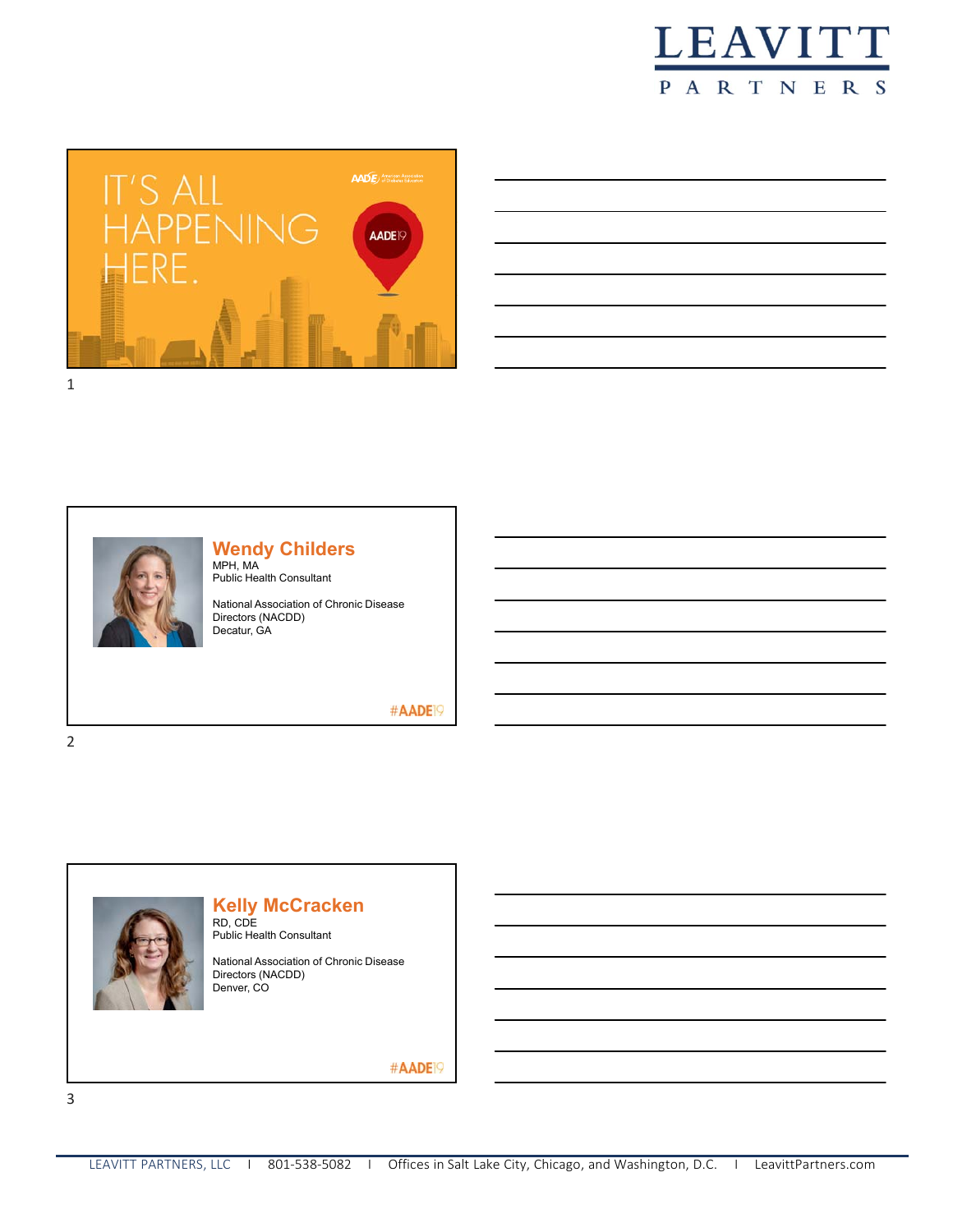

### **Disclosure to Participants**

- Notice of Requirements For Successful Completion
	- Please refer to learning goals and objectives Learners must attend the full activity and complete the evaluation in order to claim continuing education credit/hours
- Conflict of Interest (COI) and Financial Relationship Disclosures:
- Wendy Childers, MPH, MA No COI/Financial Relationship to disclose Kelly McCracken, RD, CDE No COI/Financial Relationship to disclose
- Non-Endorsement of Products:
	- Accredited status does not imply endorsement by AADE, ANCC, ACPE or CDR of any commercial products displayed in conjunction with this educational activity
- Off-Label Use:
	- Participants will be notified by speakers to any product used for a purpose other than for which it was approved by the Food and Drug Administration.

#AADE<sup>19</sup>

4

### **Objectives**

- Recognize why it is important for Medicaid beneficiaries to have access to the National DPP lifestyle change program.
- Describe findings on operationalizing coverage of the National DPP from the Medicaid demonstration project.
- Identify ways to build workforce capacity to deliver the National DPP to Medicaid beneficiaries.

#AADE<sup>19</sup>

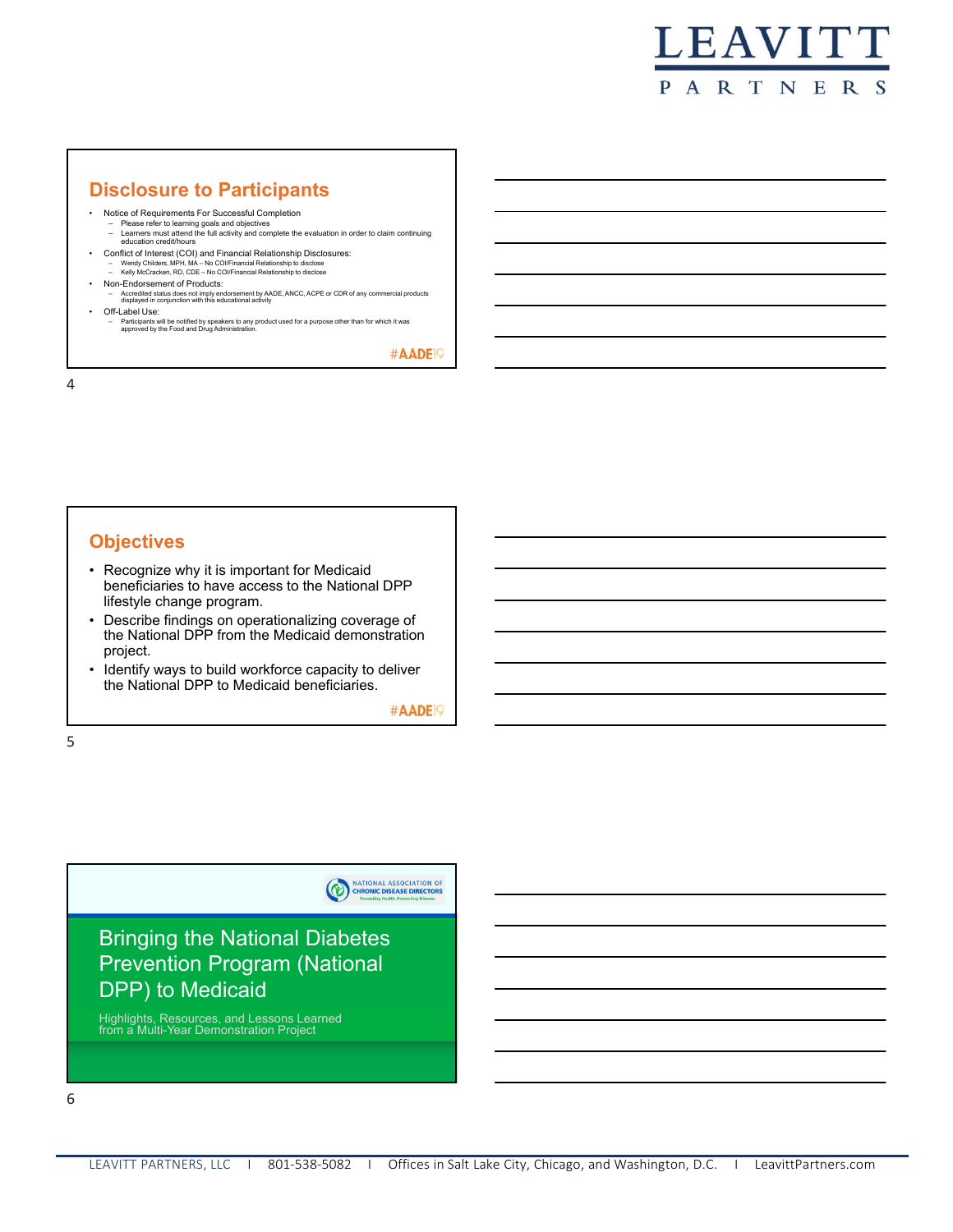

# **Health Equity**

**Increasing Coverage and Access**

- Ensuring coverage by both private and public payers
- Coverage of the National DPP for vulnerable populations



• Medicaid beneficiaries are more likely to develop type 2 diabetes than non-Medicaid populations

• States that expanded Medicaid have seen their diabetes rates increase in their Medicaid populations

# National DPP: All Payer Model







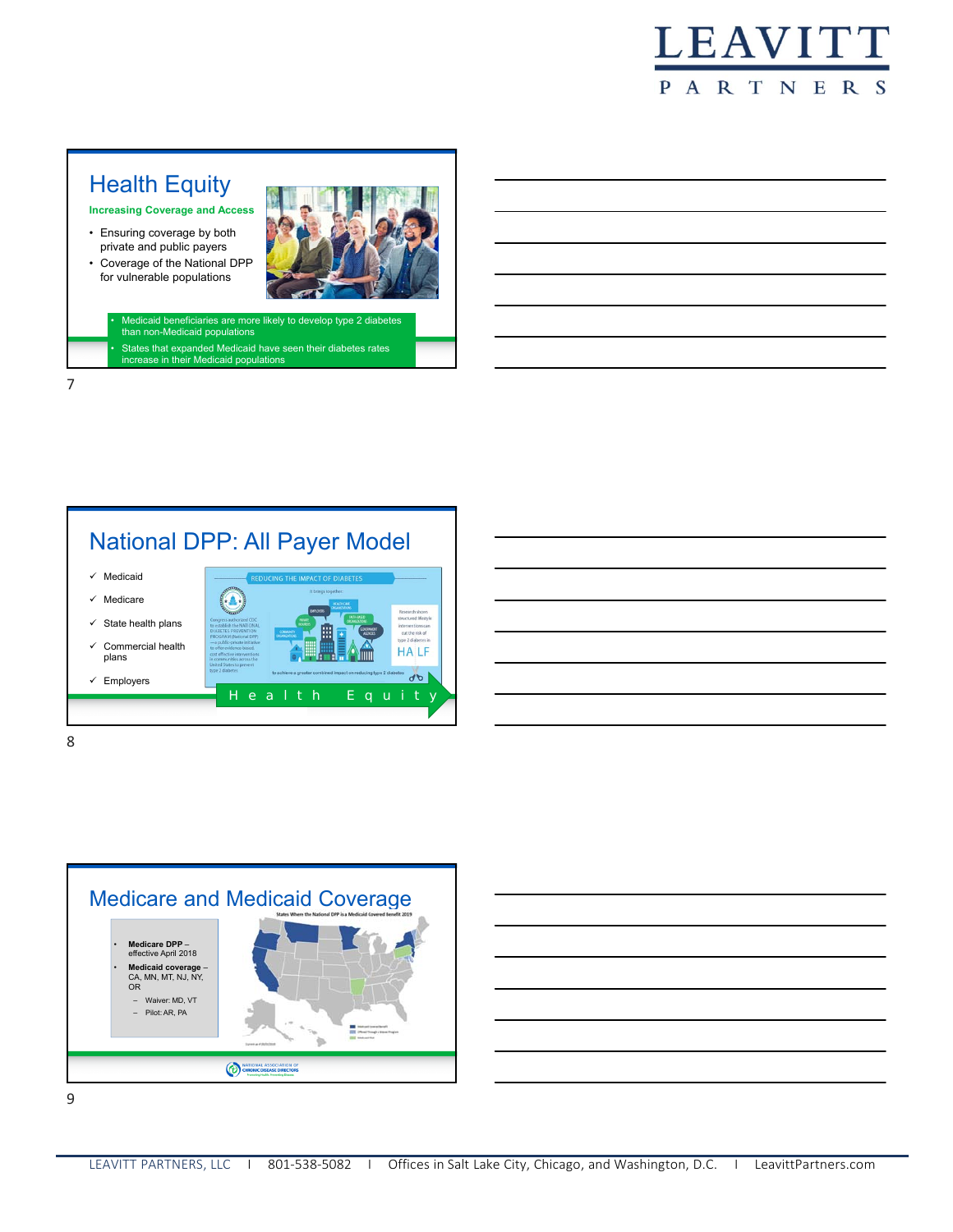

10





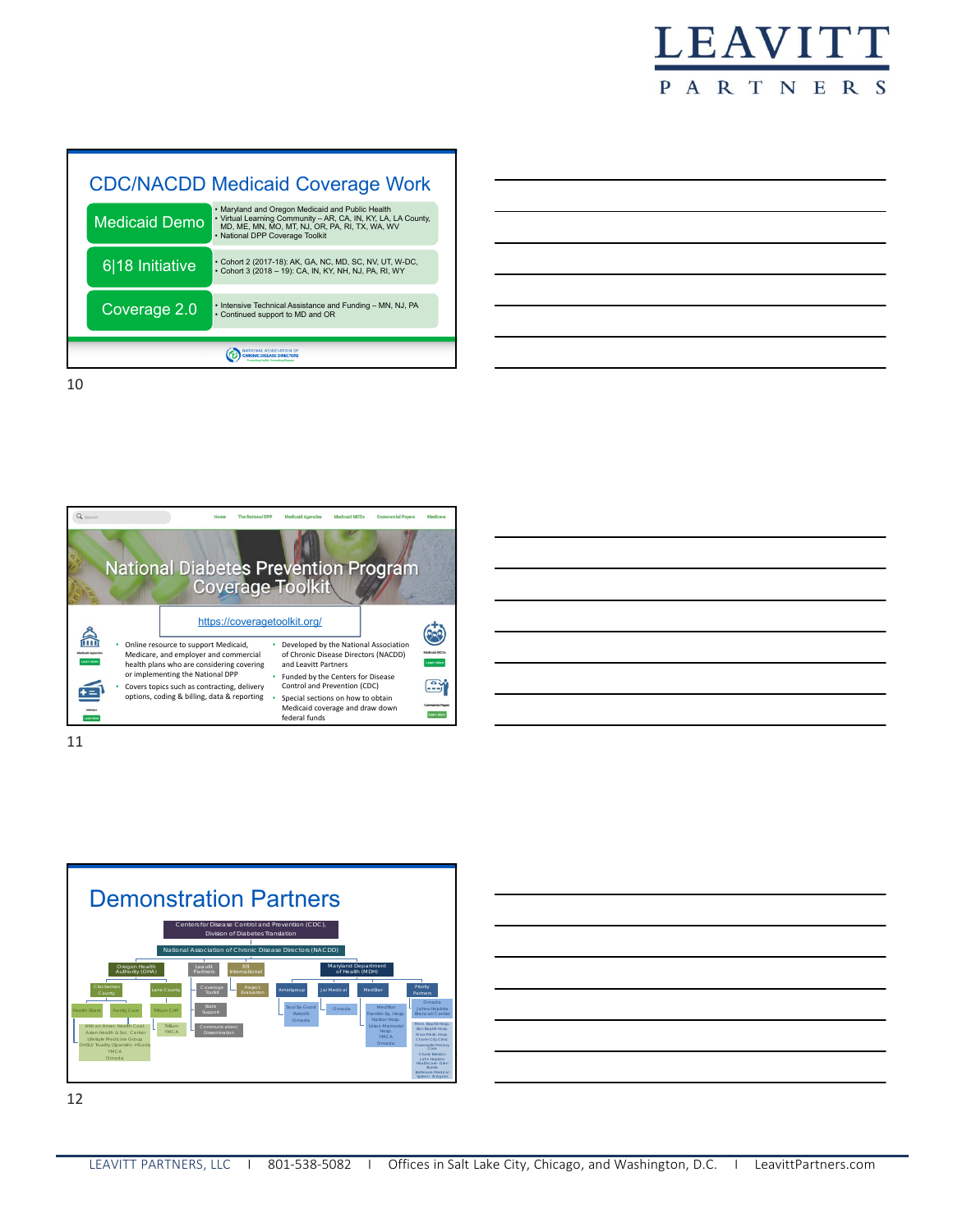









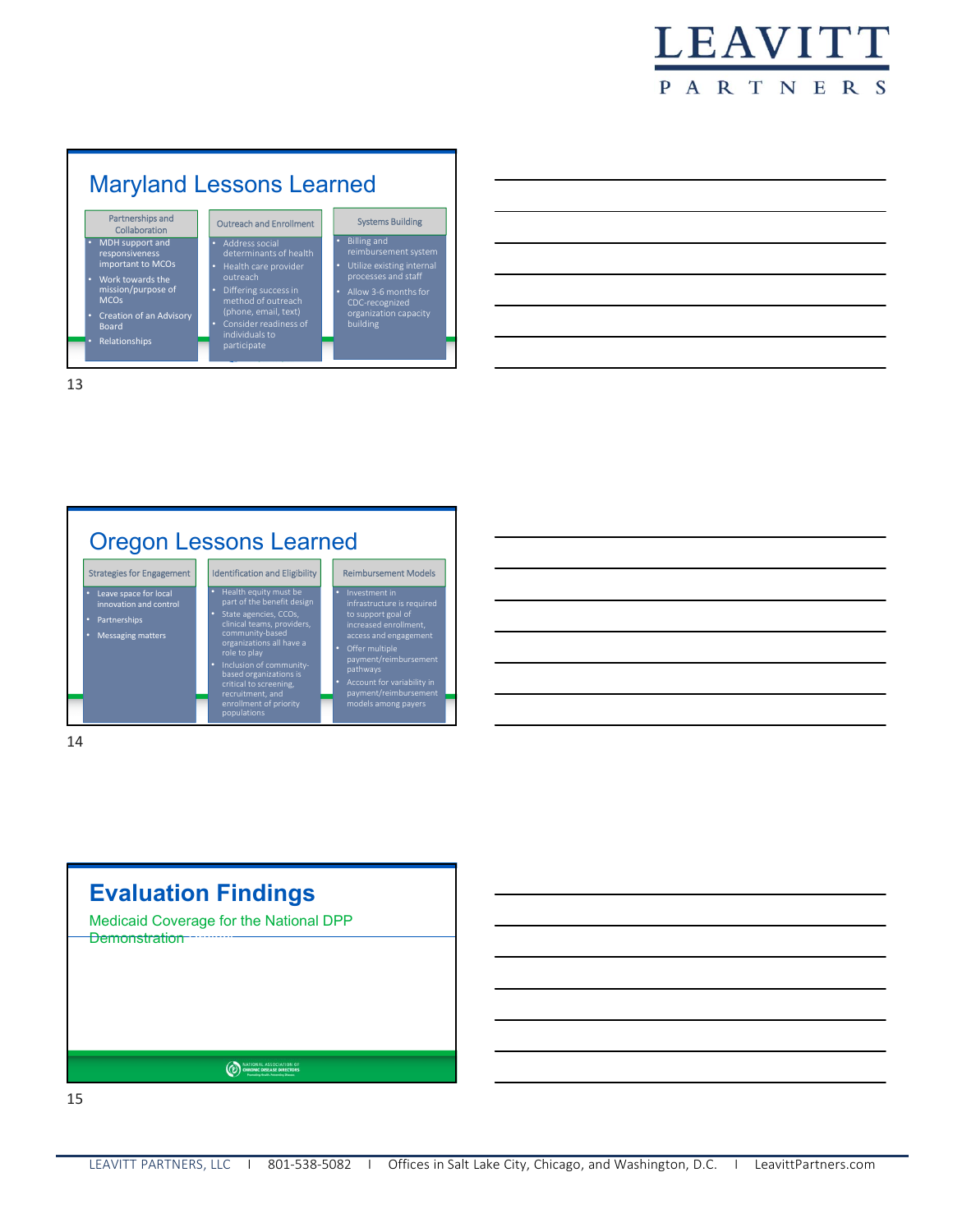

## Medicaid Demonstration Project **Evaluation**

- **Evaluation Plan Key Components**
- 1. Design and Implementation
- 2. Participant Recruitment, Enrollment, and Retention
- 3. Participant Experience and Outcomes
- 4. Cost

#### **Evaluation Plan Key Components**

RTI International was hired as the external contractor and worked collaboratively with NACDD and CDC to plan, implement, and analyze the results.

MATIONAL ASSOCIATION OF

16



17

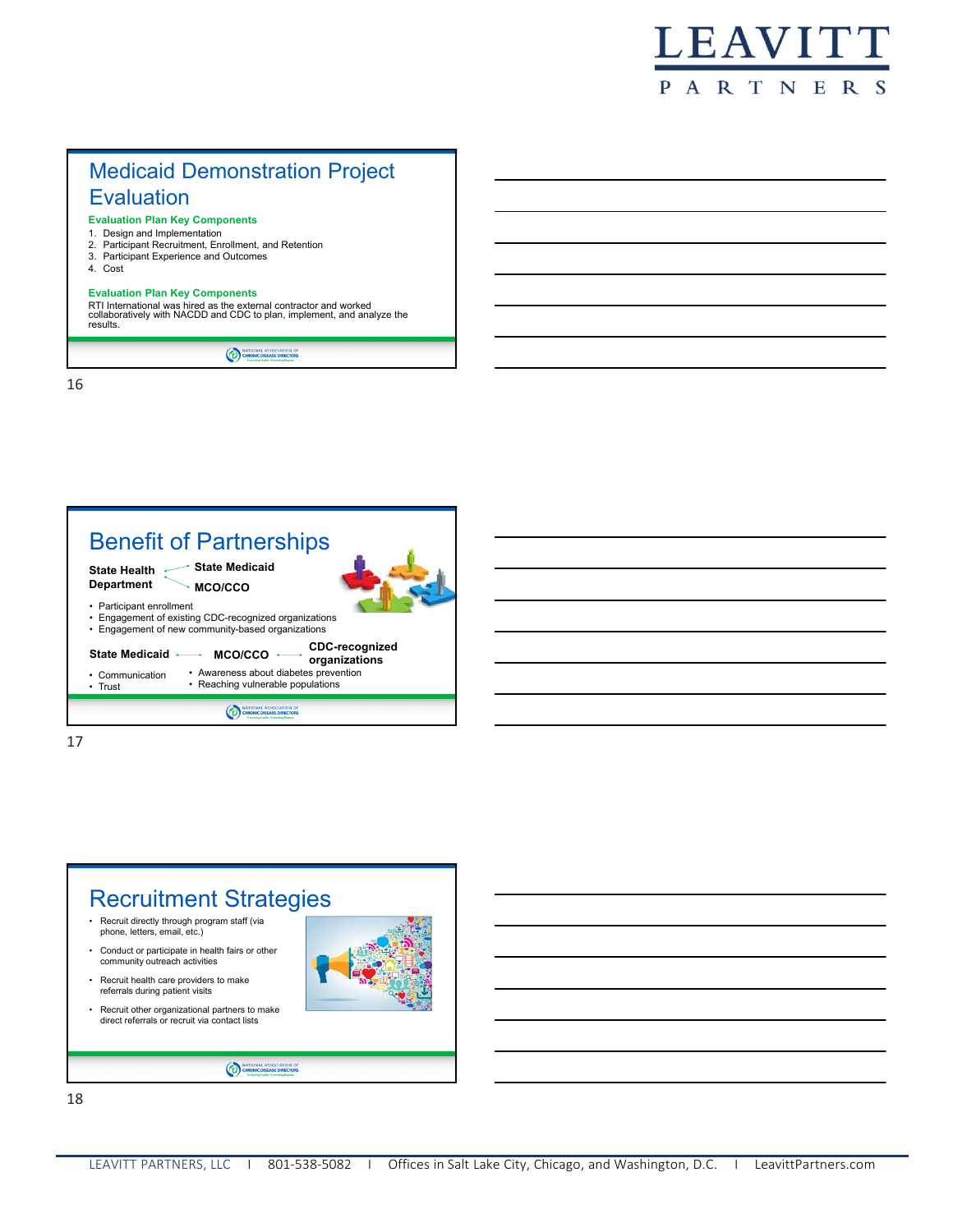

# Enrollment Challenges

#### **Challenges**

- Establishing contracting and data sharing processes
- Developing coding, billing, and claims reimbursement processes
- Determining eligibility and enrollment strategies and addressing churn issues
- Meeting technical support needs
- $\triangleright$  Addressing social determinants
- **Lessons Learned Health Care Provider Engagement**
- **Focus initially on a few health care provider groups**
- Establish a formal health care provider referral process
- Connect CDC-recognized organizations directly with clinics

19

### Program Enhancements

**Programs used different enhancements to meet the needs of their participants, including:** 

• Engaged CHWs to deliver program or conduct outreach

 $\odot$ 

- Added culturally tailored strategies to engage participants
- Made materials culturally sensitive
- Adapted literacy level of curriculum or materials
- Changed or added class locations
- Adapted timing of class schedule



20



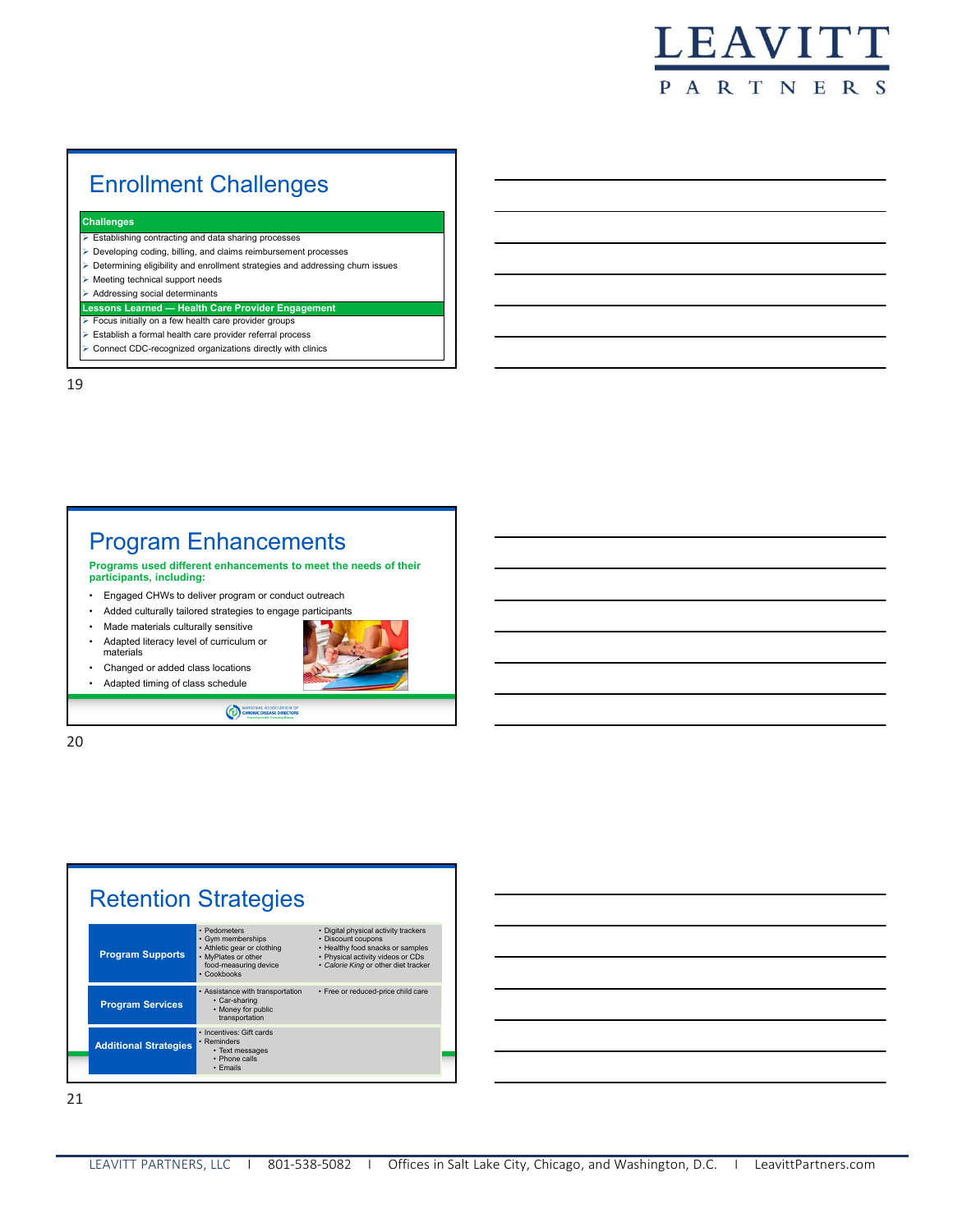

# Participant Motivations

**Participants reported various motivations for participating in the program, including:** 

MATIONAL ASSOCIATION OF

- Lose weight
- Become healthier overall
- Form healthy eating habits
- Reduce risk of type 2 diabetes
- Make overall better decisions regarding health



22

# Participant Outcomes Summary

- **69.6%** of participants across both states reported that they expected to exercise or currently do exercise 30 minutes at least 5 days a week, compared with 42.8% at baseline
- **93%** of participants across both states and delivery models were satisfied or very satisfied with the program overall
- **86%** of participants were satisfied or very satisfied with the lifestyle coaches
- **90%** of participants were either likely or very likely to recommend the program overall

(b) OH

23

### Participant Retention and Weight Loss Outcomes **Retention**

- 
- Demonstration participants attended an average of 19 sessions in the first 6 months and 8 in the second 6 months, compared with 17 and 7 among participants in the national DPRP registry\*
- Participant age and participant health status were associated with higher retention **Weight Loss**
- Weight loss was 4.5% for Demonstration participants and 6% among participants in the national DPRP registry\*
- The total number of sessions attended by participants was significantly associated with weight loss

\*using 2018 DPRP Standards' criteria NATIONAL ASSOCIATION OF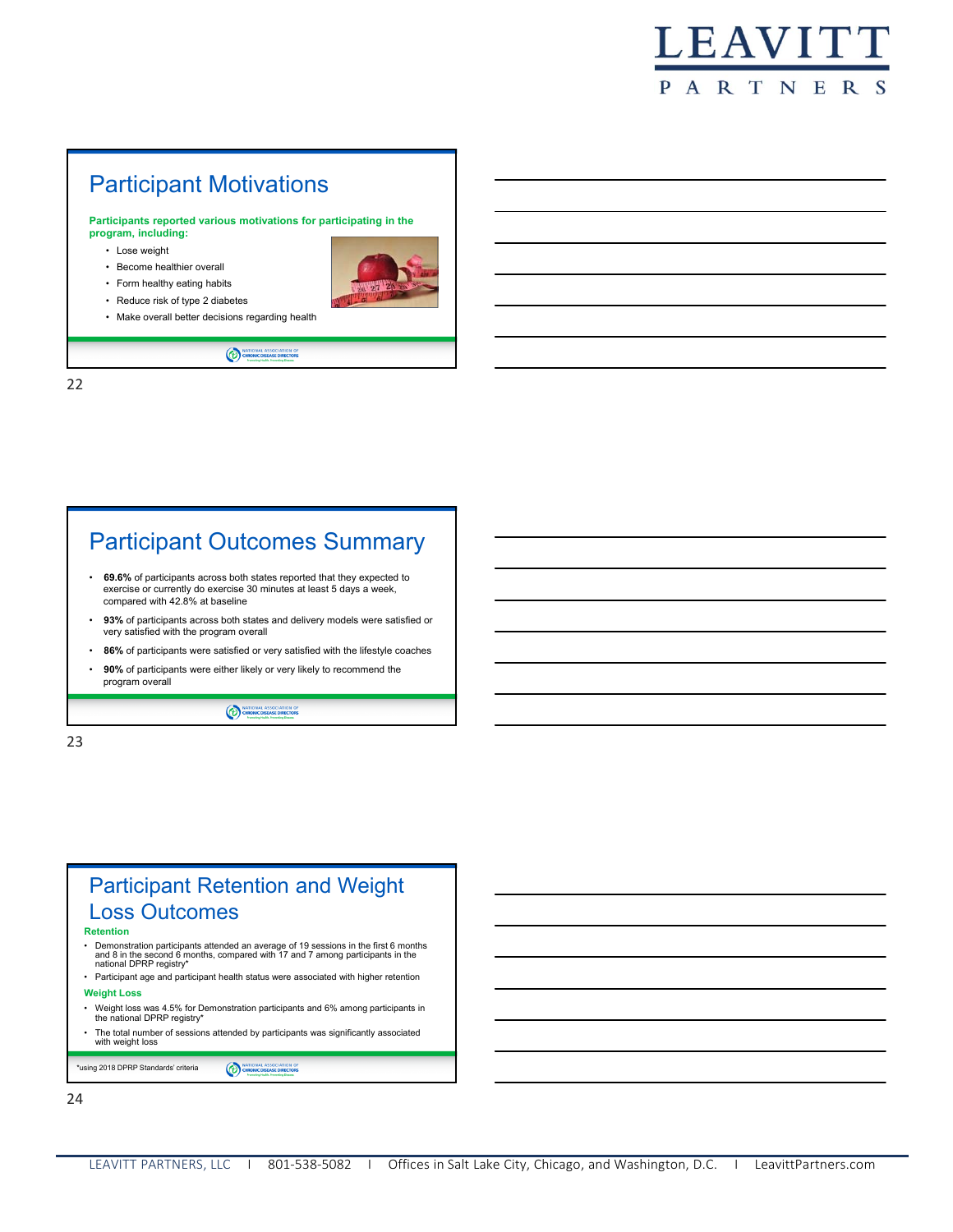## Lessons Learned: Implementation **Facilitators**

- MCOs/CCOs had a long history of serving Medicaid beneficiaries and were able to develop and implement delivery model components with an understanding of beneficiaries' needs
- Prior collaborations provided a foundation for working together that facilitated delivery model implementation
- MCOs/CCOs used the eligibility criteria and ICD-10 codes for routine data mining
- Initially, using invoices for reimbursement was a simpler process for CDC-recognized organizations than requiring claims reimbursement



MATIONAL ASSOCIATION OF

25



26

### Lessons Learned for Reaching the Medicaid Population • Recognize that online delivery of the program appears feasible, but there may be unique considerations • Tailor program curriculum and delivery • Recognize the high prevalence of barriers to participation (e.g., schedule, transportation, family needs) • Incorporate program supports to facilitate attendance (e.g., flexible program

- locations and timing [including make-up sessions], transportation assistance, child care) Use tailored, frequent contact by trained lifestyle coaches to
- encourage retention

NATIONAL ASSOCIATION OF

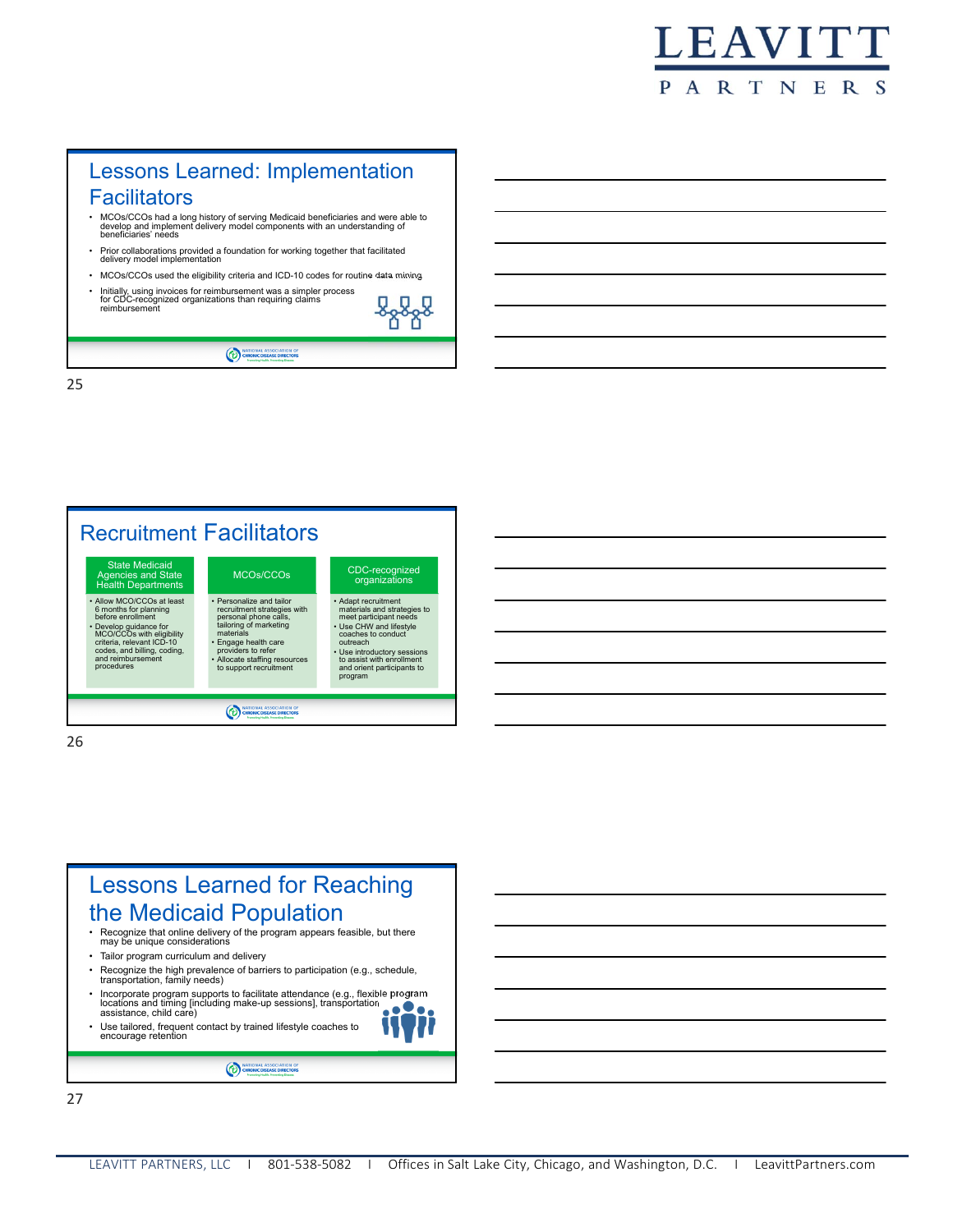





Medicaid & Public Health Collaboration **Public health can:**  $\checkmark$  Provide information and analysis: – costs associated with diabetes care – estimated return on investment of coverage – evidence supporting the National DPP lifestyle change program. Increase access to services for Medicaid beneficiaries through: – Outreach and education to partners, health care providers, and beneficiaries. – Expansion of community-based care available to Medicaid beneficiaries. **CO**  $\frac{1}{2}$